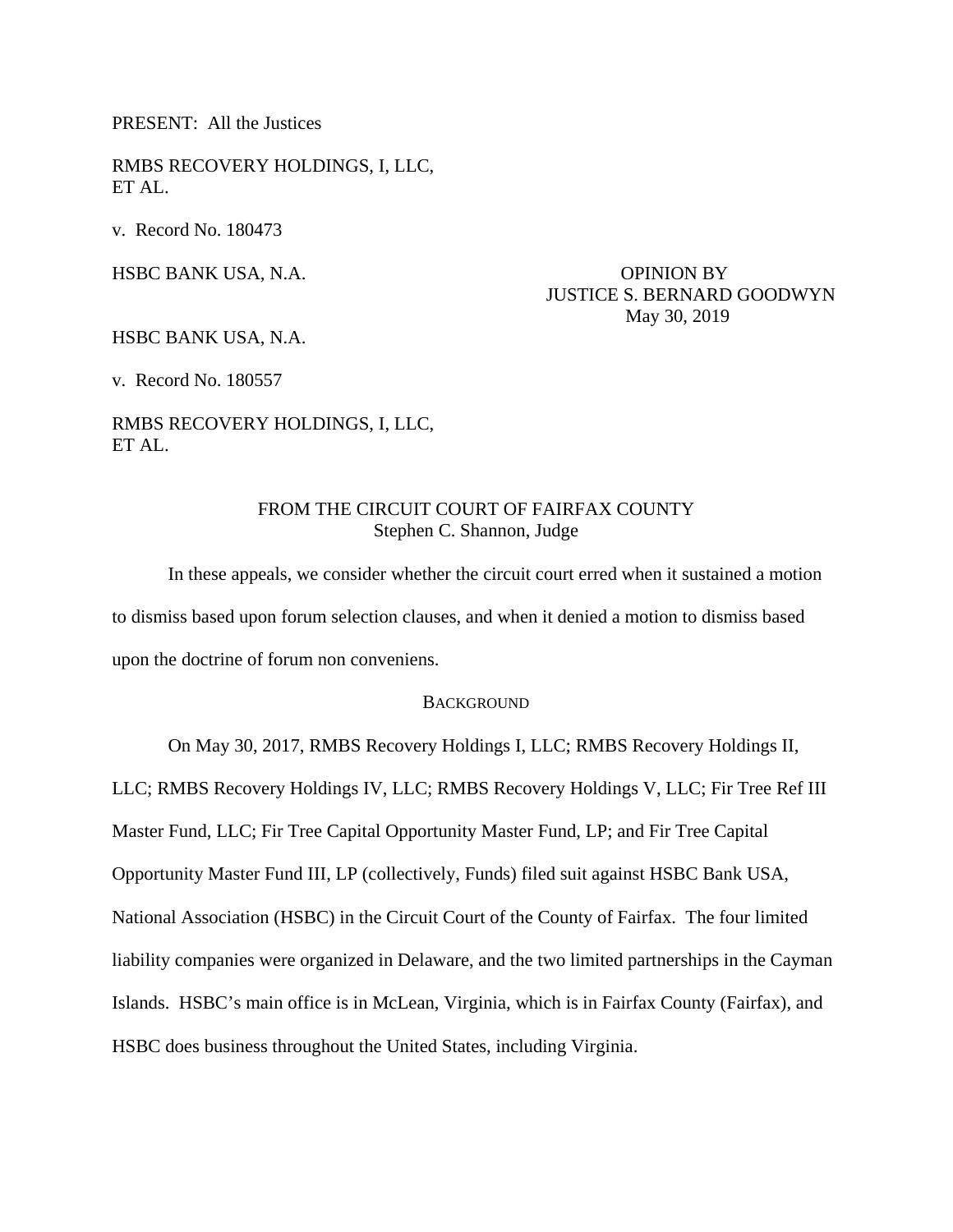The Funds assert that HSBC serves as an indenture trustee $<sup>1</sup>$  $<sup>1</sup>$  $<sup>1</sup>$  of three trusts in which the</sup> Funds have invested. The trusts, established in 2005 and 2006, are residential mortgage-backed securities trusts; they are made up of thousands of residential mortgage loans. The trusts were formed pursuant to pooling and service agreements (PSAs). According to their contractual terms, the PSAs are to be construed according to the laws of the State of New York.

The trusts are governed by numerous contractual provisions which require that only qualifying loans be deposited into the trusts. The sponsors of the trusts, DB Structured Products, Inc. and Nomura Credit & Capital, Inc. (collectively Sponsors), were responsible for depositing only qualifying loans, and agreed to either replace or repurchase defective loans placed in the trusts.

The Funds claim that without their knowledge, the trusts were "filled with defective mortgage loans" and HSBC, as trustee, had a duty to protect the Funds by having the Sponsors repurchase the deficient loans or by filing suit against the Sponsors. Beginning in 2011, the Funds reportedly notified HSBC that the Sponsors had breached their representations and warranties, and asked HSBC to enforce the Sponsors' repurchase obligations. HSBC responded that it would not act until the Funds agreed to a Confidentiality and Indemnification Agreement (CIA).

In light of the impending statutes of limitations bar, the Funds filed derivative actions against the Sponsors (Repurchase Actions) prior to expiration of the limitations periods. The Funds and HSBC executed CIAs on July 12, 2012 and September 6, 2012. Both dates are after

<span id="page-1-0"></span><sup>1&</sup>lt;sup>1</sup>  $1$  Unlike an ordinary trustee, an indenture trustee "has his [or her] rights and duties defined, not by the fiduciary relationship, but exclusively by the terms of the agreement." *AG Capital Funding Partners, L.P. v. State St. Bank and Trust Co.*, 896 N.E.2d 61, 66 (N.Y. 2008) (citation and internal quotation marks omitted).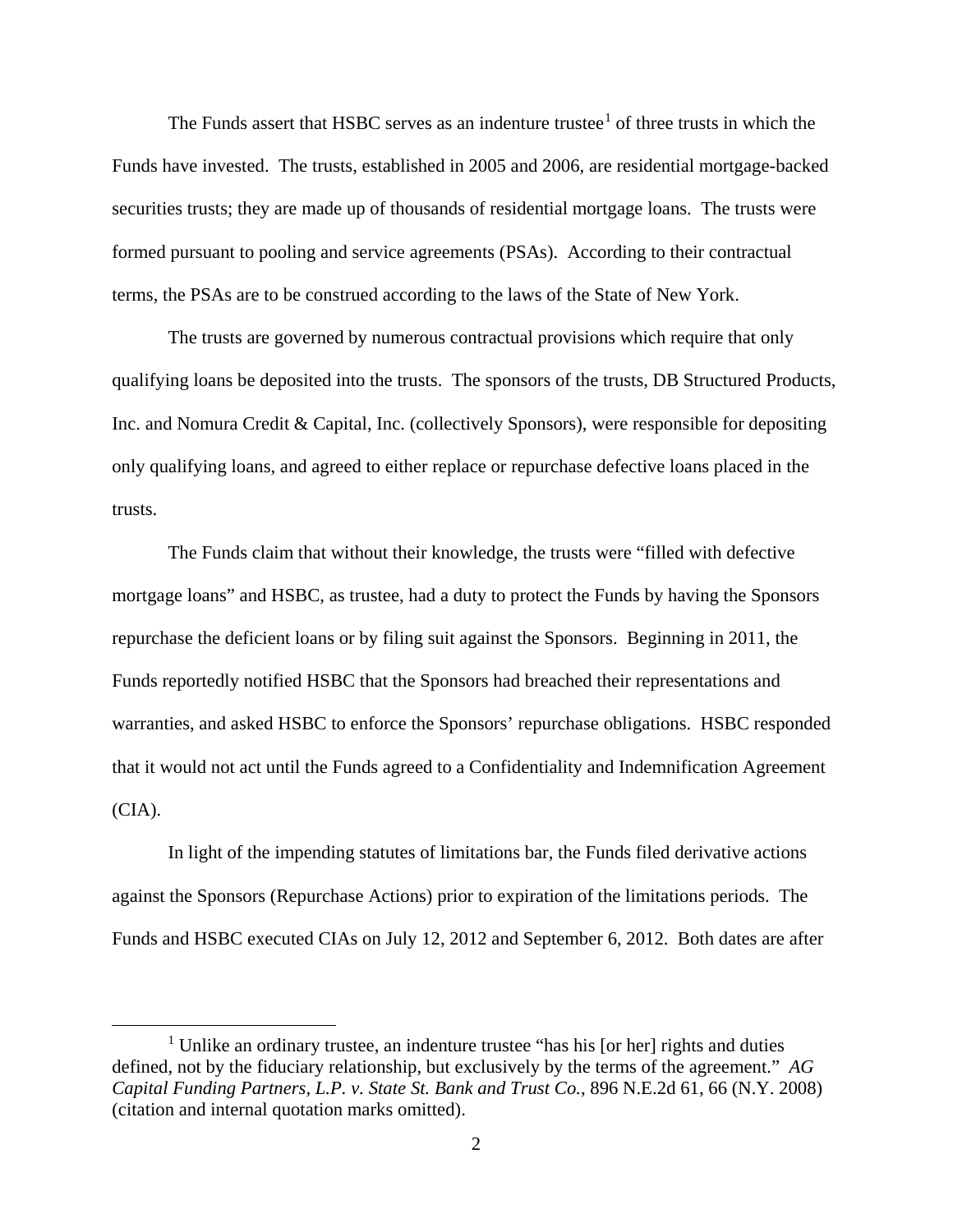the statutes of limitations had expired on the claims against the Sponsors. After the CIAs were executed, HSBC was substituted into the Repurchase Actions as plaintiff. However, the Repurchase Actions, which were filed in New York, were dismissed as untimely because HSBC failed to intervene before the statutes of limitations ran.

In the Fairfax complaint, the Funds claimed that HSBC "knowingly let the statutes of limitations expire, depriving certificateholders of any recourse from the [S]ponsors, and needlessly costing the trusts hundreds of millions of dollars." Based upon HSBC's failure to act, the Funds claimed breach of contract, breach of fiduciary duty, negligence, breach of the implied covenant of good faith and fair dealing, and violations of the Federal Trust Indenture Act.

## *Motion to Dismiss for Forum Non Conveniens*

On June 29, 2017, HSBC filed a motion to dismiss for forum non conveniens, pursuant to Code § 8.01-265. HSBC argued that New York City was a "more convenient and practical forum" because (1) the Funds' investment manager, Fir Tree Partners, Inc. (Fir Tree) is located in New York, (2) the PSAs were formed under New York law, (3) the related documentary evidence and witnesses are primarily located in New York, (4) the Repurchase Actions were filed in New York, and (5) New York courts are familiar with the legal issues presented in this case because "virtually identical" actions are pending in New York courts against indenture trustees of similar trusts.

In support, HSBC attached a declaration from Thomas MacKay, HSBC's Senior Vice President. MacKay attested that (1) HSBC's "principal executive office" and the department that oversees indenture trustee functions are located in New York City, (2) the Sponsors' principal place of business is New York, (3) HSBC employees directly involved with the underlying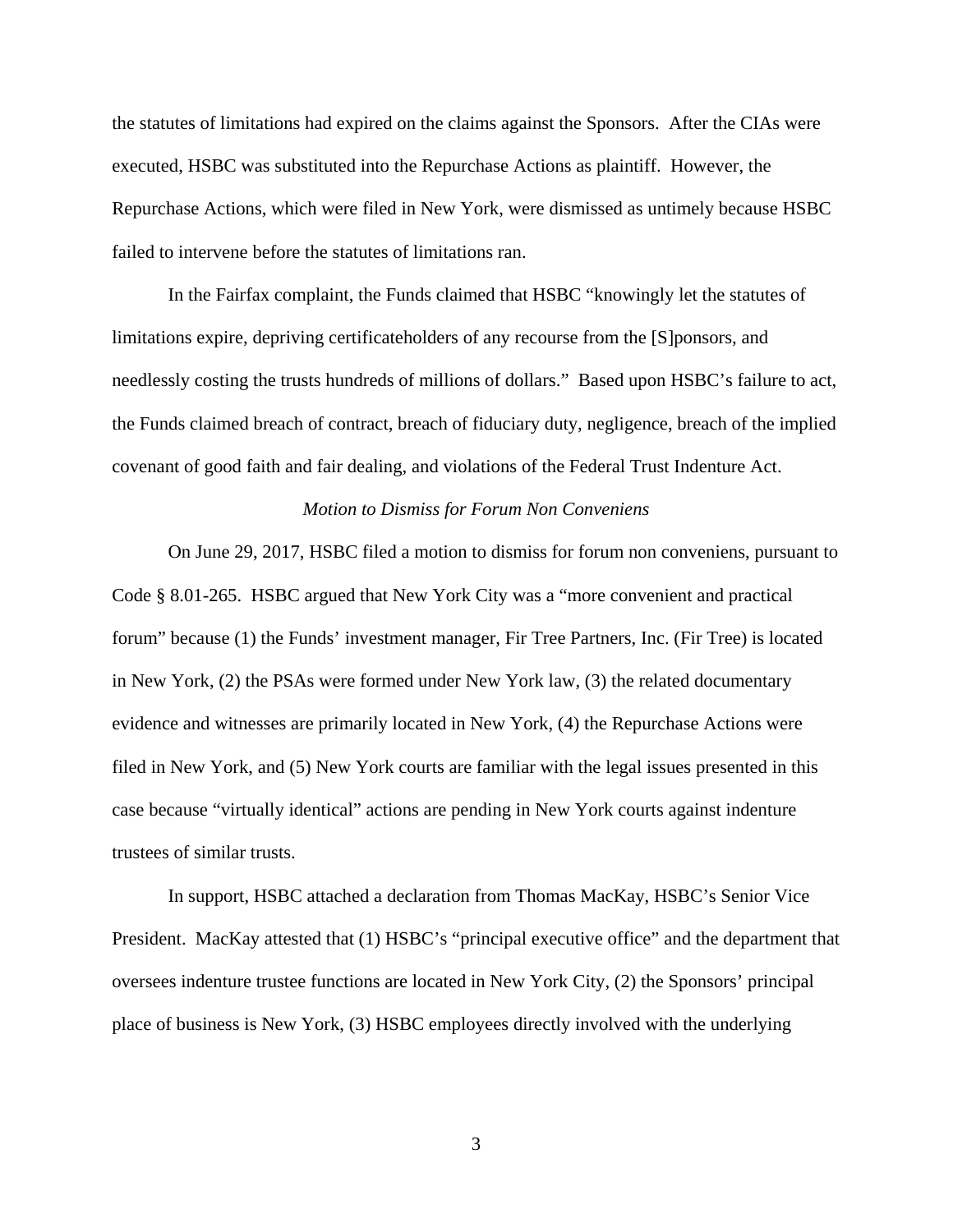allegations work in New York City, and (4) one of the Repurchase Actions has been pending on appeal in New York since 2016.

In response, the Funds argued that the motion should be denied because HSBC cannot show that Fairfax is a "substantially inconvenient" jurisdiction. They asserted that (1) HSBC is a citizen of Virginia because its main office is in McLean, Virginia, (2) four of the Funds are Virginia citizens because they have investors who reside in and are citizens of Virginia, (3) the plaintiff's choice of forum has a presumption of correctness, (4) HSBC's employees have not been identified as witnesses, (5) nine of the fourteen identified witnesses live outside of New York, "and for most Fairfax is closer and faster to reach than New York," (6) four of the five witnesses in New York are employees of litigants, and it is presumed the employer can ensure their testimony at trial, (7) witnesses can be deposed where they live, (8) the relevant documents are electronic, (9) Virginia courts are capable of applying New York law, and (10) "[c]onsiderations of ease, speed, and economy strongly favor Fairfax over New York," especially considering New York courts permit interlocutory appeals "of right of virtually all trial court rulings," thereby prolonging cases almost indefinitely.

The Funds attached declarations of Jay S. Handlin, an attorney representing the Funds, and David Proman, the managing director of Fir Tree. Handlin stated that in twenty other cases similar to the one at issue, including three against HSBC, all documents have been produced electronically and depositions have been taken of witnesses where they live or work to reduce inconvenience. He also stated that Fairfax, Virginia was closer to most of the signatories to the PSAs at issue. Proman listed the fourteen known witnesses, and noted that only five of them live or work in New York.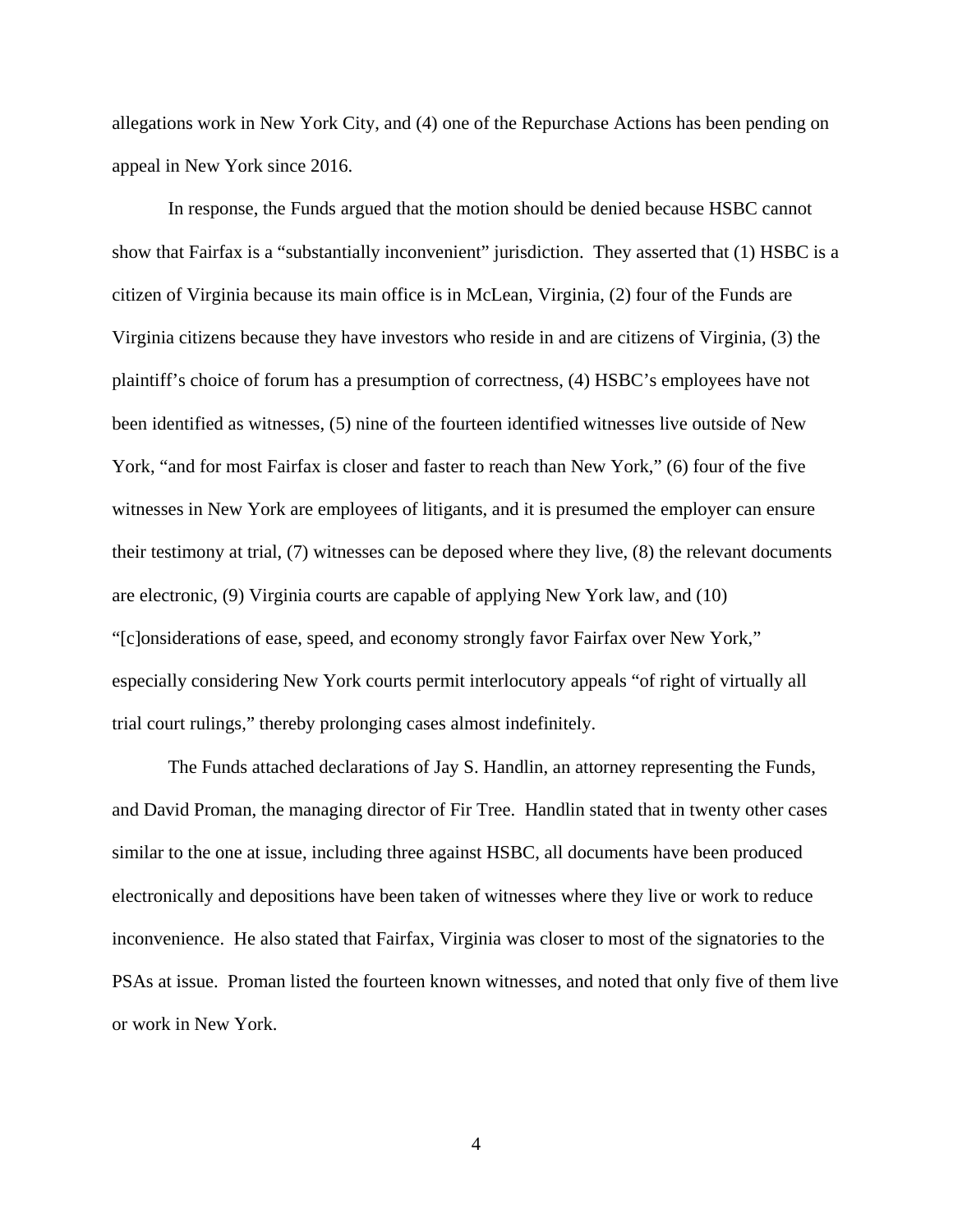The circuit court held a hearing on HSBC's motion to dismiss on July 21, 2017. During the hearing, HSBC contended that "[t]he question is whether [Virginia] is an appropriate forum, and under the good cause analysis, [Virginia] is not an appropriate forum [], because everything that matters to this case—the witnesses, the functions, the trust, the law, the prior litigation that preceded this—it all took place in New York." By contrast, the Funds argued that the loans that form the basis for the misconduct allegations arise out of Virginia, New York, and multiple states, and many of the defective loans were made to Virginia borrowers.

At the end of the hearing, the circuit court commented that it was counterintuitive to think that a "multibillion-dollar international banking institution" that "elected to have its office here in Fairfax" could then be inconvenienced by litigation in Fairfax. The court reasoned, "I don't think you can set up business here in Fairfax, which I suspect is probably business-friendly, and then when you're sued say, oh, you can't sue us here; come up to New York where it takes years to try the case." The court concluded that the Fairfax County Circuit Court was a proper and convenient forum, and denied the motion to dismiss for forum non conveniens on July [2](#page-4-0)1, 2017.<sup>2</sup>

### *Motion to Dismiss Pursuant to Forum Selection Clauses*

From June 2017 through February 2018, the litigation of the case continued. In addition to the motion to dismiss for forum non conveniens, HSBC filed and argued demurrers, a plea in bar, a motion craving oyer, motions for the admission of counsel, several discovery motions, and a motion for leave to file a third-party complaint. It also asked for a judge to be assigned to the case, requested a jury trial, and agreed to a trial date. Over the eight months, HSBC filed an

<span id="page-4-0"></span> <sup>2</sup>  $2$  The motion to dismiss for forum non conveniens was heard and ruled upon by Judge Robert J. Smith of the Circuit Court of Fairfax County.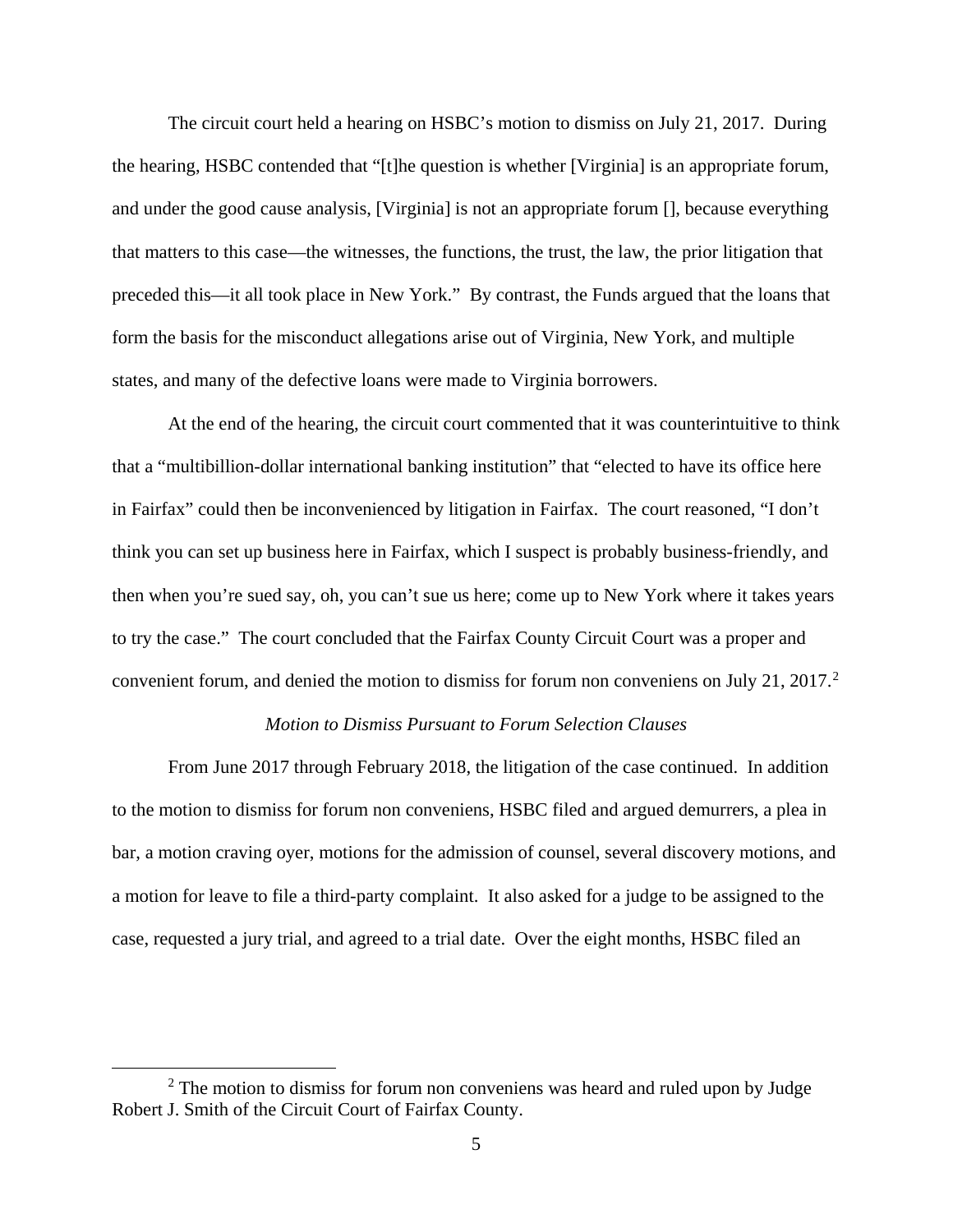answer and a third-party complaint, and the circuit court held multiple hearings and either granted or denied HSBC's various requests for relief.

On November 3, 2017, the circuit court sustained HSBC's demurrer to the good faith and

fair dealing claim and granted the Funds leave solely to amend the good faith and fair dealing

claim in the complaint. On November 27, 2017, the Funds filed an amended complaint.

In response, on December 18, 2017, HSBC filed another demurrer and an answer. It also

filed a motion to dismiss, arguing that forum selection clauses in the CIAs designated New York

City as the required forum for litigation.

HSBC attached the CIAs to the motion to dismiss. The CIAs provide as follows:

Section 4.8 Governing law; Jurisdiction; Waiver of Jury Trial. This agreement shall be construed and interpreted in accordance with the laws of the State of New York . . . .

Each of HSBC, the Instructing Parties and the Master Funds<sup>[3](#page-5-0)</sup> irrevocably and unconditionally agrees and consents to the exclusive jurisdiction of the courts of the State of New York and of the United States of America located in the City of New York, New York for any actions, suits or proceedings arising out of or relating to this agreement and the transactions contemplated hereby, and further agrees not to commence any action, suit or proceedings relating thereto except in such courts.

HSBC and the Funds signed both CIAs. HSBC contended that the language of the forum

selection clauses in the CIAs is broad enough to include the claims alleged by the Funds in the

amended complaint.

On February 2, 2018, the circuit court held a hearing on HSBC's motion to dismiss based

upon the forum selection clauses. The Funds argued that the motion to dismiss was another

venue motion by HSBC, which HSBC should have raised when it moved to dismiss for forum

<span id="page-5-0"></span><sup>&</sup>lt;sup>3</sup> The "Instructing Parties" include the four RMBS Recovery plaintiffs and the "Master" Funds" include the three Fir Tree plaintiffs, of the Funds.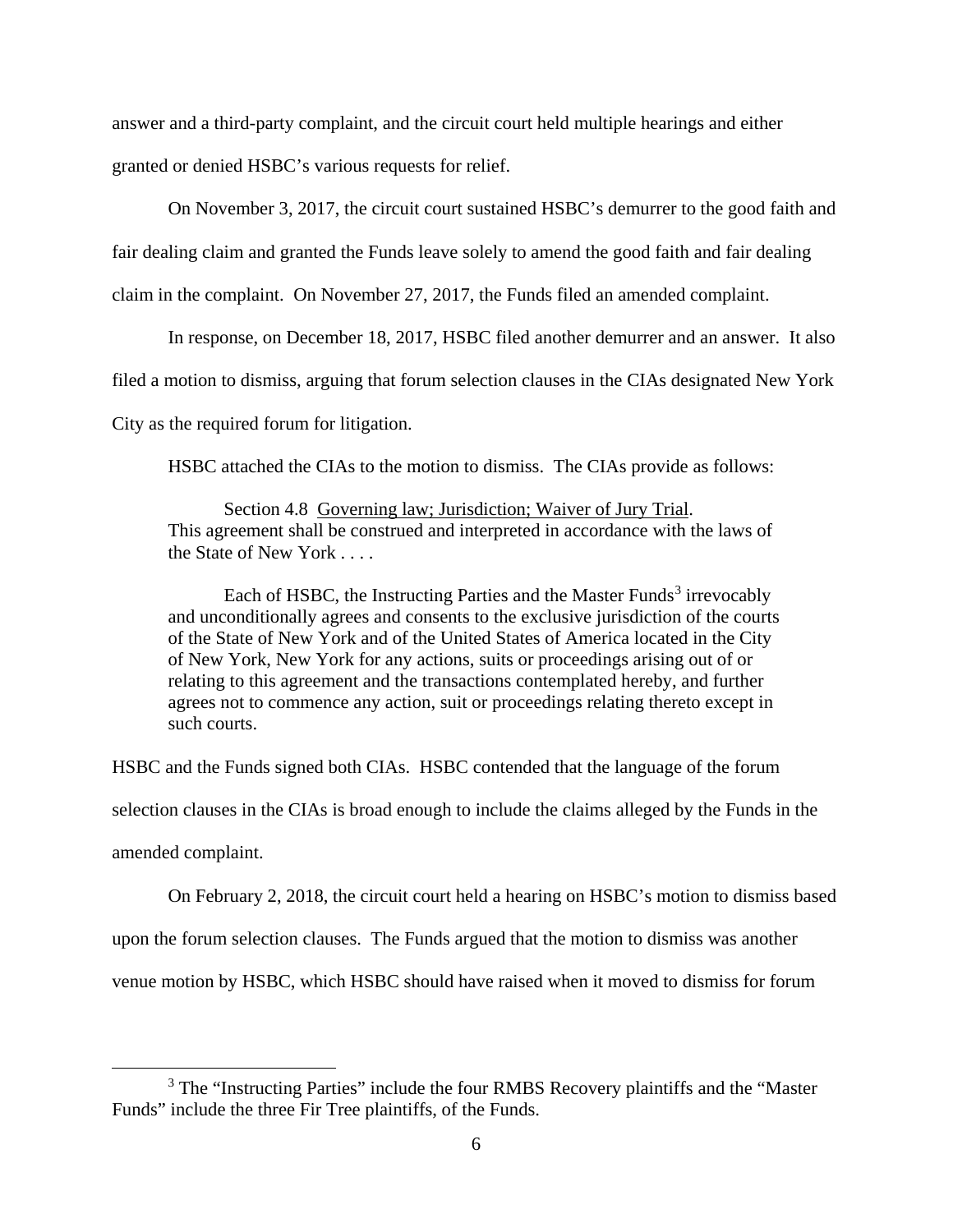non conveniens. The Funds contended that the motion was untimely because, under Code § 8.01-264(A), challenges to venue are to be filed within 21 days of the initial service of process. The Funds also asserted that HSBC waived any objection to venue by continuing to participate in litigation from June through December of 2017, and that the forum selection clauses do not apply to the case at bar.

HSBC responded that its assertion of the forum selection clauses was not a venue challenge and Code § 8.01-264 did not apply because it was not arguing that venue was improper. HSBC further noted that no Virginia state court has found a forum selection clause to be waivable.

The circuit court subsequently granted the motion to dismiss based upon the forum selection clauses. The court found that the motion to dismiss was based on improper venue, and that it was timely filed under Code § 8.01-264. The court reasoned that HSBC's assertion of the forum selection clauses was timely because it was a venue objection brought within 21 days of the amended complaint being filed.

The circuit court also found that HSBC had not waived its right to enforce the forum selection clauses. The circuit court reasoned that the Funds' assertion that HSBC had waived its venue argument by continuing to litigate in the court was unavailing because "[u]ntil the amended complaint was filed by plaintiffs, defendant could not attempt to transfer venue again, so it was resigned to file [its pleadings] in this court, until it was statutorily permitted to argue for a change in venue a second time," upon the filing of the amended complaint. The court found that the Funds would not be prejudiced by having the case litigated in New York. The circuit court also concluded that under the PSAs, HSBC was not required to sue until the CIAs were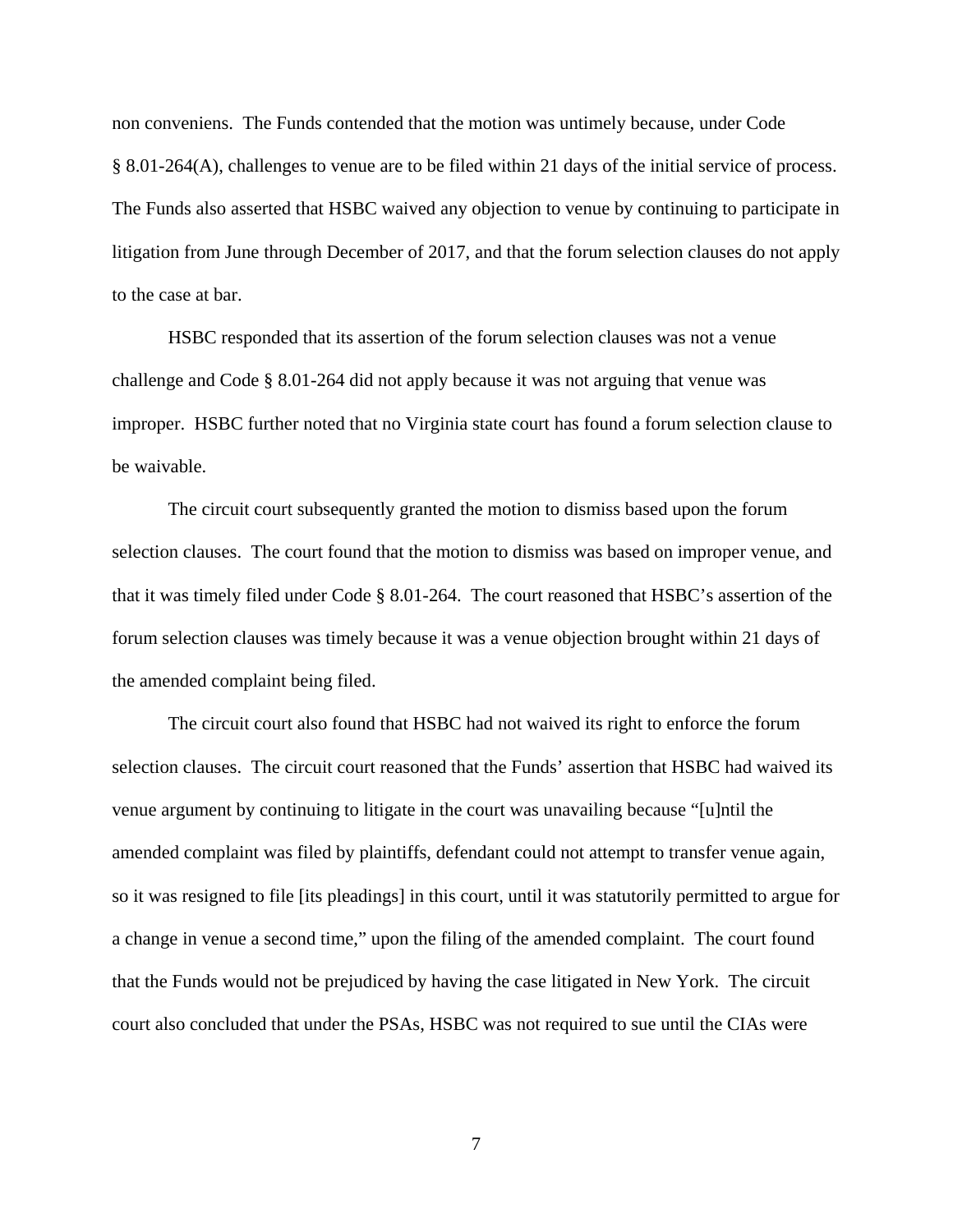finalized, and in the CIAs the parties agreed to litigate in New York, which is, therefore, where the case belongs. The circuit court dismissed the amended complaint without prejudice.

The Funds and HSBC filed separate appeals. The Funds appeal the dismissal of the amended complaint based upon the forum selection clauses. HSBC appeals the denial of its motion to dismiss based upon the doctrine of forum non conveniens.

#### **ANALYSIS**

#### *A. Dismissal of the Funds' Amended Complaint Based Upon the Forum Selection Clauses*

On appeal, the Funds argue that HSBC's motion to dismiss based on the CIA forum selection clauses should have been denied as untimely under Code § 8.01-264(A), because the motion was not raised in HSBC's responsive pleadings following the commencement of the action. They further argue that the circuit court erred in finding that HSBC did not waive its objection to venue on the basis of the forum selection clauses because HSBC did not raise its objection until six months into litigation, after filing a forum non conveniens motion, a demurrer, pleas in bar, a motion craving oyer, an answer, a third-party complaint, requesting a trial by jury, and agreeing on a jury trial date. They also argue that if they are forced to re-litigate in New York, it will take three to five years, which is inconsistent with Virginia's policy on the administration of justice without delay or prejudice.

In response, HSBC argues that Code § 8.01-264 does not apply because the motion to dismiss was not an objection to venue within the statute's meaning of that term. It contends that Code § 8.01-264 is limited to venue challenges that allege the present forum is an improper venue, and HSBC's motion to dismiss did not allege that the circuit court was an improper forum.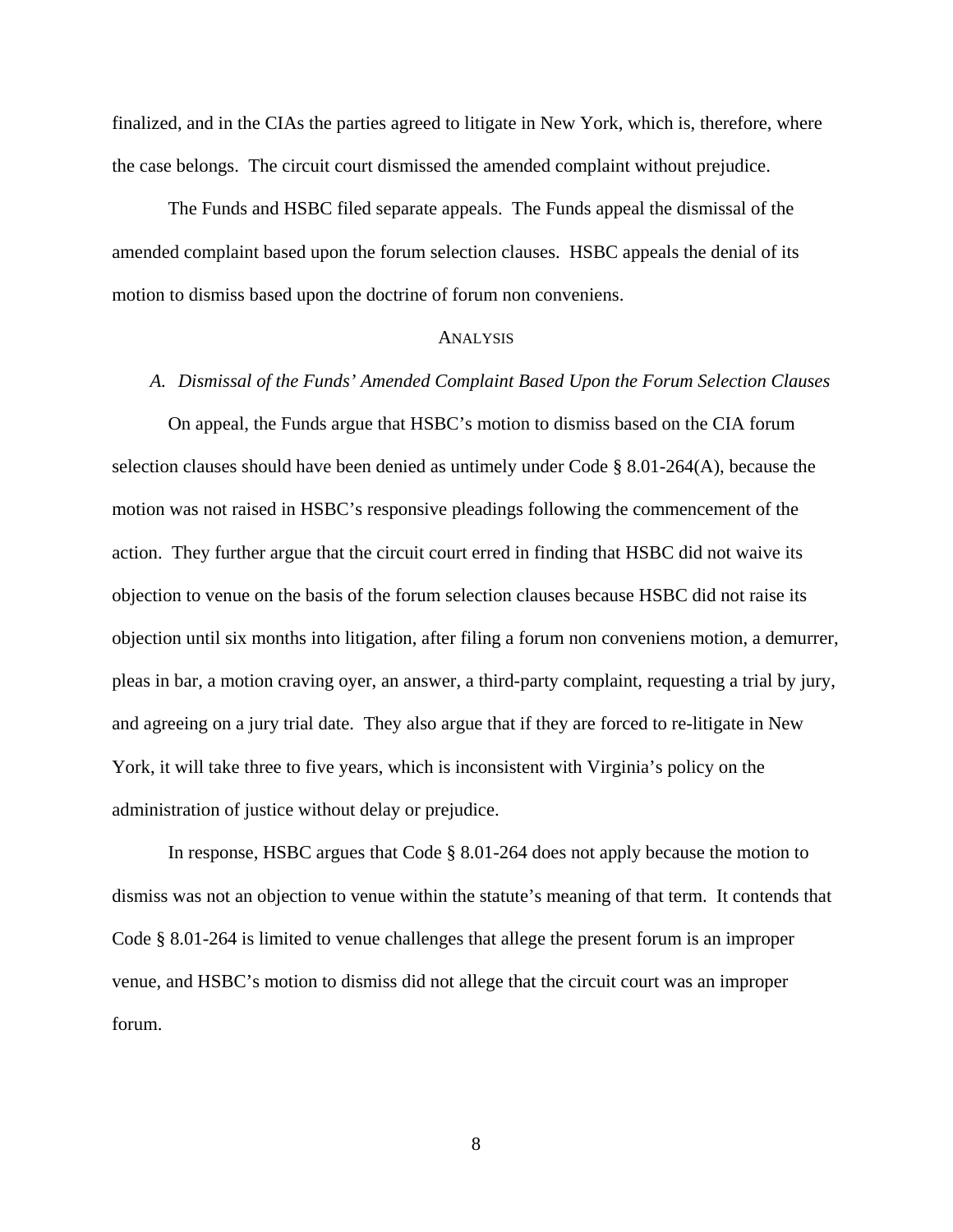HSBC also argues that it did not waive enforcement of the forum selection clauses because it opposed the forum at each available opportunity, and the law in Virginia favors enforcement of forum selection clauses and disfavors finding waiver.

"[M]atters of substantive law are governed by the law of the place of the transaction, and matters of remedy and procedure are governed by the law of the place where the action is brought." *Willard v. Aetna Cas. & Sur. Co.*, 213 Va. 481, 483 (1973)*.* "Questions of venue and the enforcement of forum selection clauses are essentially procedural, rather than substantive, in nature." *Jones v. Weibrecht*, 901 F.2d 17, 19 (2d Cir. 1990); *see also Albemarle Corp. v. AstraZeneca UK Ltd.*, 628 F.3d 643, 650 (4th Cir. 2010) ("As an agreement purporting to modify or waive the venue of a federal court, a forum selection clause implicates what is recognized as a procedural matter."). Thus, we must look to Virginia law to determine whether the circuit court erred in ruling that the timeliness of the motion to dismiss was governed by Code § 8.01-264, and that HSBC did not waive its right to assert the forum selection clauses as a basis for a change in venue.

A question of statutory interpretation presents a question of law, subject to de novo review by this Court. *Boynton v. Kilgore*, 271 Va. 220, 227 (2006). In our analysis, we seek to give effect to the legislature's intent in enacting the statute by applying the plain meaning of the language used. *Id.*

Code § 8.01-260 states that "*the venue* for any action shall be deemed proper *only if laid in accordance with the provisions of §§ 8.01-261 and 8.01-262*." (Emphases added.) Code § 8.01-261 lists forums designated as "Category A" or preferred venues, and, in turn, Code § 8.01-262 lists forums designated as "Category B" or permissible venues. The parties' choice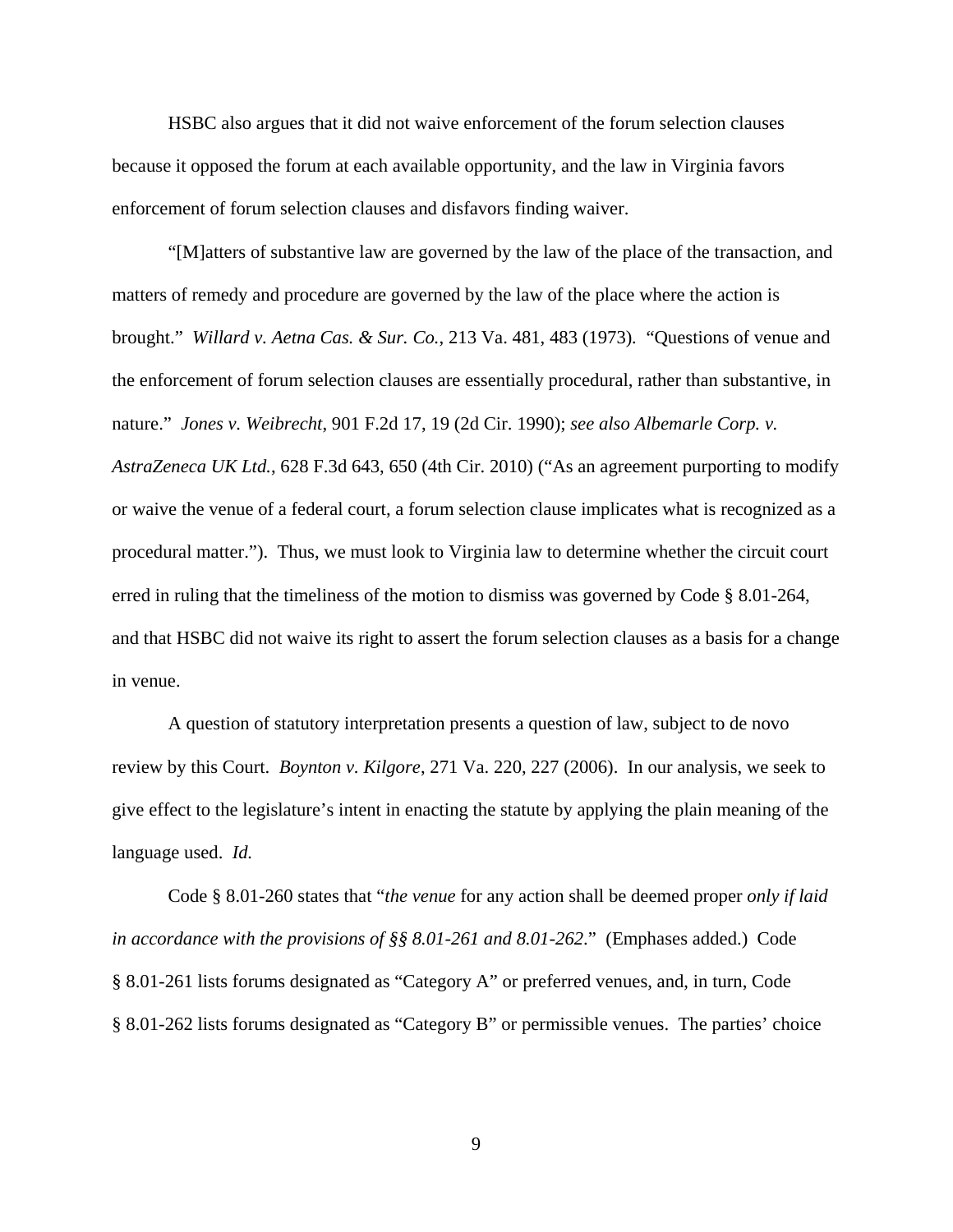of forum under a forum selection clause is not mentioned as either a preferred or permissible

venue.

Code § 8.01-264(A) provides that venue "shall be subject to objection" if laid in "forums other than those designated by this chapter [§§ 8.01-257 to -267]."

In actions where venue is subject to objection, the action may nevertheless be tried where it is commenced, *and the venue irregularity* shall be deemed to have been waived unless the defendant objects to venue by motion filed . . . within twenty-one days after service of process commencing the action, or within the period of any extension of time for filing responsive pleadings fixed by order of the court. . . . *If such motion is sustained, the court shall order the venue transferred to a proper forum under the appropriate provisions of [Code] §§ 8.01-195.4, 8.01-260, 8.01-261 and 8.01-262* and shall so notify each party.

*Id.* (emphases added).

Relevant to this case, Code  $\S 8.01-262(1)$  provides that venue is permissible in the county "[w]herein [the defendant's] principal office or principal place of business is located." It is not disputed that Fairfax is a permissible venue for this action.

HSBC did not allege a venue irregularity that would be subject to objection in the manner described in Code § 8.01-264(A). Code § 8.01-264(A) does not address an instance, as here, in which venue is properly laid but another forum has been otherwise agreed to by the parties in a forum selection clause. *See Atlantic Marine Constr. Co. v. U.S. Dist. Court for the W. Dist. of Texas*, 571 U.S. 49, 59 (2013) ("[A] forum selection clause does not render venue in a court 'wrong' or 'improper.'"). Thus, the circuit court erred when it found that HSBC sought timely enforcement of the forum selection clauses because its motion purportedly complied with the requirements of Code § 8.01-264(A). Code § 8.01-264 does not address or apply to motions to dismiss based upon forum selection clauses, and the circuit court erred when it placed significant weight on and erroneously determined this improper factor.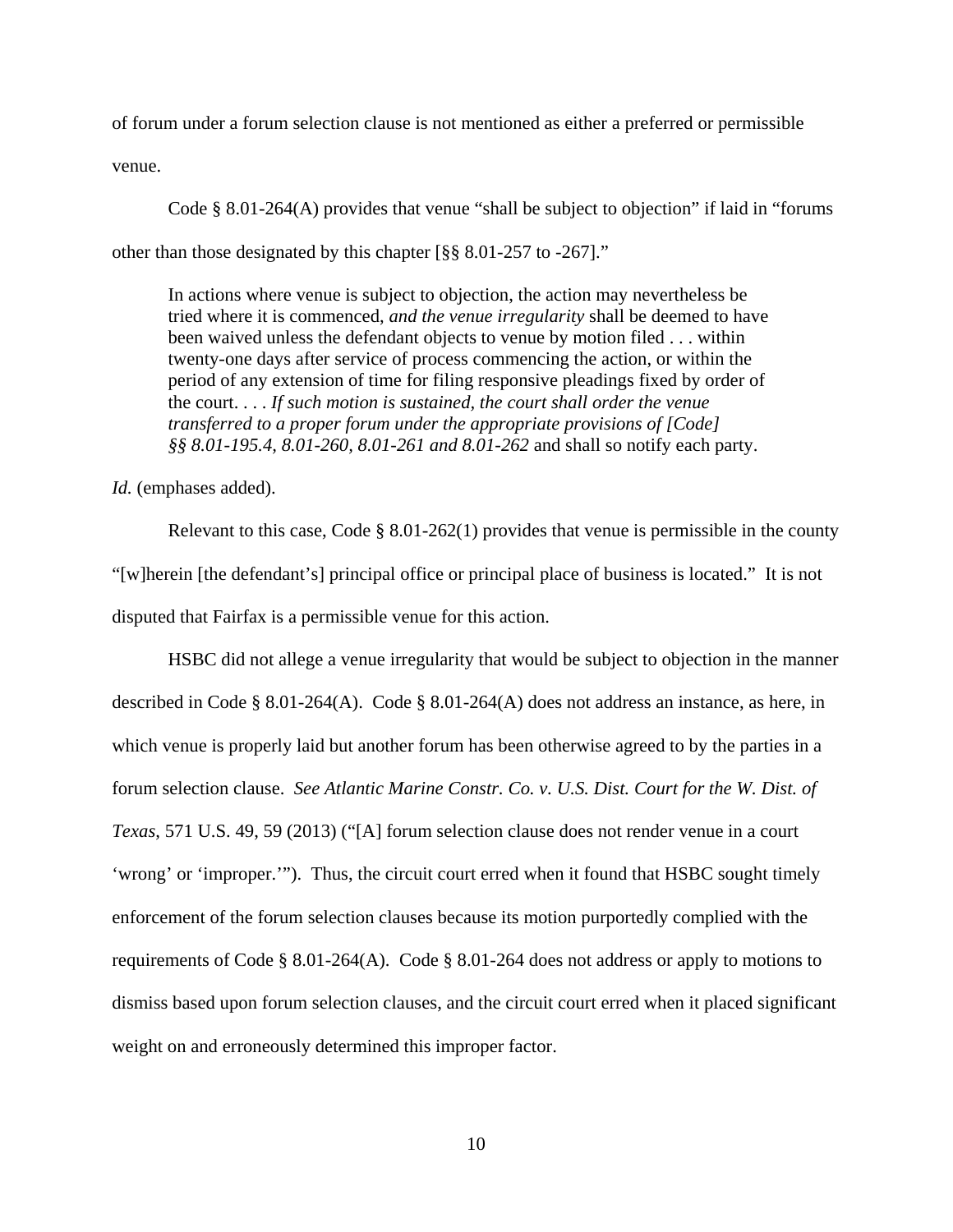"[N]otwithstanding the provisions of [Code] §§ 8.01-195.4, 8.01-260, 8.01-261 and 8.01- 262," for good cause shown, a court may dismiss an action in favor of "a more convenient forum." Code § 8.01-265. "Good cause shall be deemed to include, but not be limited to, *the agreement of the parties*." Code § 8.01-265 (emphasis added).

Thus, venue can be challenged even if there are no statutory irregularities concerning the chosen venue, and a contractual forum selection clause may constitute good cause to dismiss an action in favor of an agreed forum. While not a statutory venue challenge, a motion to dismiss on the basis of a contractually-agreed forum selection clause is a type of challenge to the venue of the court. *See Atlantic Marine Constr.*, 571 U.S. at 63-64 (describing the agreement to bring suit in a specified forum as a choice of venue).

"An objection to venue is addressed to the sound discretion of the trial court" and the court's decision "will not be reversed on appeal unless the record affirmatively reflects an abuse of discretion." *Meyer v. Brown*, 256 Va. 53, 56-57 (1998). A circuit court abuses its discretion

when a relevant factor that should have been given significant weight is not considered; when an irrelevant or improper factor is considered and given significant weight; and when all proper factors, and no improper ones, are considered, but the court, in weighing those factors, commits a clear error of judgment.

*Lambert v. Sea Oats Condo. Ass'n, Inc.*, 293 Va. 245, 253 (2017) (citation and internal quotation marks omitted). A circuit court also abuses its discretion when it is guided by erroneous legal conclusions. *Id.*

"[C]ontractual provisions limiting the place or court where potential actions between the parties may be brought are prima facie valid and should be enforced, unless the party challenging enforcement establishes that such provisions are unfair or unreasonable, or are affected by fraud or unequal bargaining power." *Paul Bus. Sys., Inc. v. Canon U.S.A., Inc.*, 240 Va. 337, 342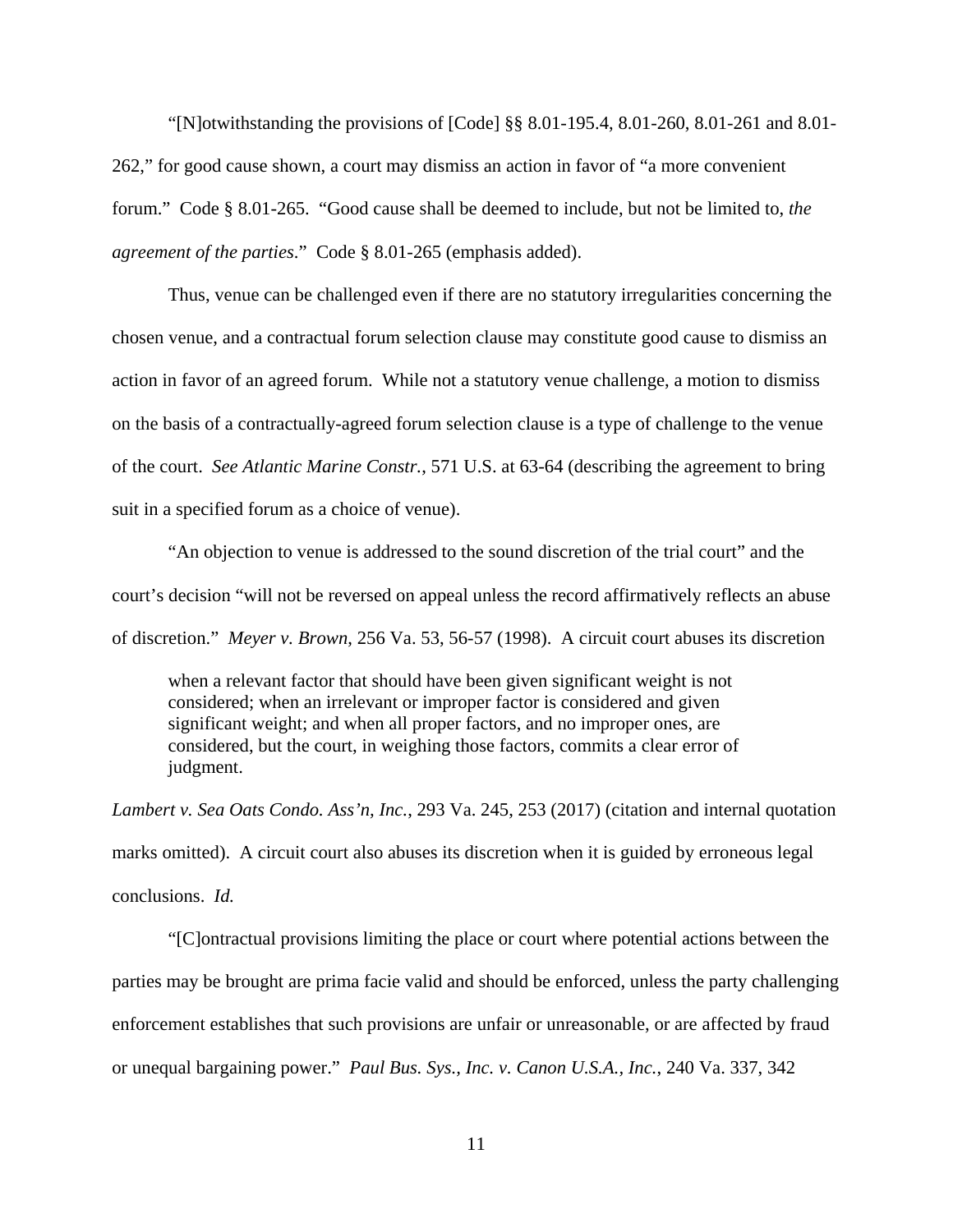(1990). However, a party to a contract may waive a right conferred upon it by the contract. *Roenke v. Virginia Farm Bureau Mut. Ins. Co.*, 209 Va. 128, 135 (1968). The right being for that party's benefit, that party may choose whether to exercise or waive the right. *Id.* "[T]he owner of such right may waive it expressly, either in writing or by parol, and *impliedly by inconsistent conduct*." *Id.* (emphasis added) (citation and internal quotation marks omitted). "[A] waiver must be express, or, if it is to be implied, it must be established by clear and convincing evidence." *Pysell v. Keck*, 263 Va. 457, 460 (2002) (citation and internal quotation marks omitted).

As with other contractual provisions, to determine whether a party has waived enforcement of a forum selection clause, the court must consider the extent to which the party has taken actions inconsistent with its enforcement. *See Hanover Fire Ins. Co. v. Drake*, 170 Va. 257, 263-64 (1938) (holding that an insurance company waived its right to enforce an appraisal provision in the insurance policy as a condition precedent to suit by entering into negotiations and pursuing settlement, which was inconsistent with enforcing that provision); *Kettler Int'l, Inc. v. Starbucks Corp.*, 55 F. Supp. 3d 839, 849-50 (E.D. Va. 2014) (holding that a defendant waived its right to enforce a forum selection clause by filing a third-party complaint against the plaintiff on the same contract in a forum other than that designated by the forum selection clause). Factors relevant to this determination include the timeliness of the party's assertion of the clause and the degree to which the party has continued to utilize the "litigation machinery" in the unauthorized forum. *See Kettler*, 55 F. Supp. 3d at 850 (finding waiver of a forum selection clause when a party has taken action inconsistent with its enforcement or delayed its enforcement to the prejudice of the opposing party); *see also MicroStrategy, Inc. v. Lauricia*, 268 F.3d 244, 249 (4th Cir. 2001) (finding waiver of a right to arbitration "if the party so substantially utiliz[es]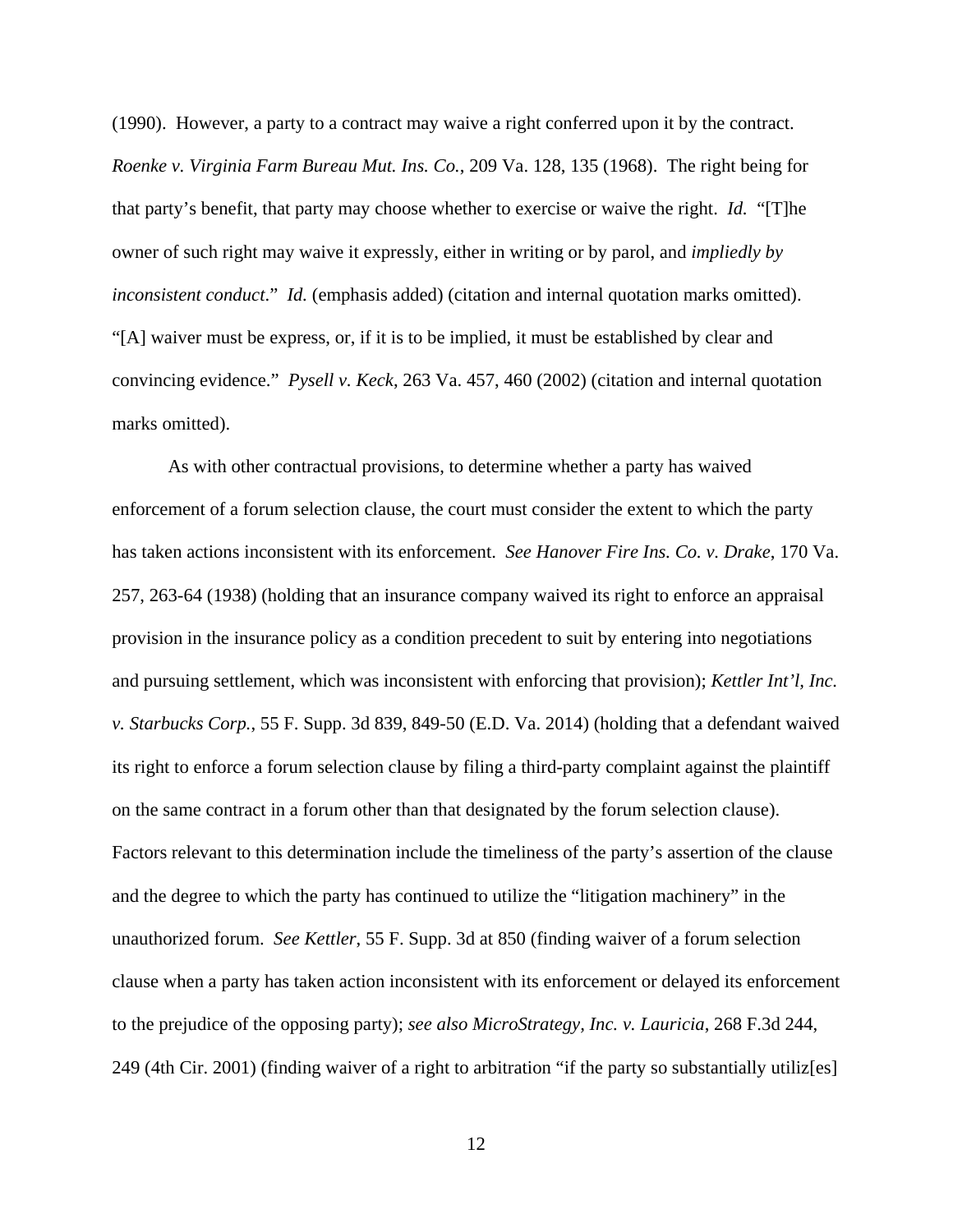the litigation machinery that to subsequently permit arbitration would prejudice" the opposing party, and that "delay and the extent of the moving party's trial-oriented activity are material factors") (citation and internal quotation marks omitted).

When it is established that the party has relinquished its right, having knowledge of the right and the intention to waive it, the waiver will be enforced. *Woodmen of World Life Ins. Soc'y v. Grant*, 185 Va. 288, 299 (1946). "It is, of course, elementary that silence, when there is a duty to speak, may result in the waiver of one's rights or the estoppel to assert them." *Virginia Auto Mut. Ins. Co. v. Brillhart*, 187 Va. 336, 349 (1948).

Accordingly, the prescriptions of timeliness contained in Code § 8.01-264, while not statutorily applicable, may be informative in determining whether the defendant has acted inconsistently with its right to assert the forum selection clause. In *Faison v. Hudson*, 243 Va. 413, 418 (1992), this Court held that the defendant waived her objection to venue under Code § 8.01-264 because she delayed seeking dismissal or transfer of the case for six months after she filed her objection. While her objection was timely *filed* as required by Code § 8.01-264, we held that the objection to venue also had to be *asserted* promptly. *Id.* Thus, we ruled that the circuit court did not abuse its discretion when it found that the defendant waived her objection to venue when she failed to notice her objection for hearing until six months later. *Id.* 

 Similarly, in this case, HSBC agreed to the forum selection clauses in 2012, and thus, knew of its right under these provisions prior to the Funds' commencing this action, but did not mention the CIAs or their forum selection clauses in any of its responses to the complaint. Before filing the motion to dismiss based upon the forum selection clauses, HSBC extensively utilized the "litigation machinery" of the circuit court by arguing and receiving rulings on a demurrer, a plea in bar, a motion craving oyer, several discovery motions, a motion to have a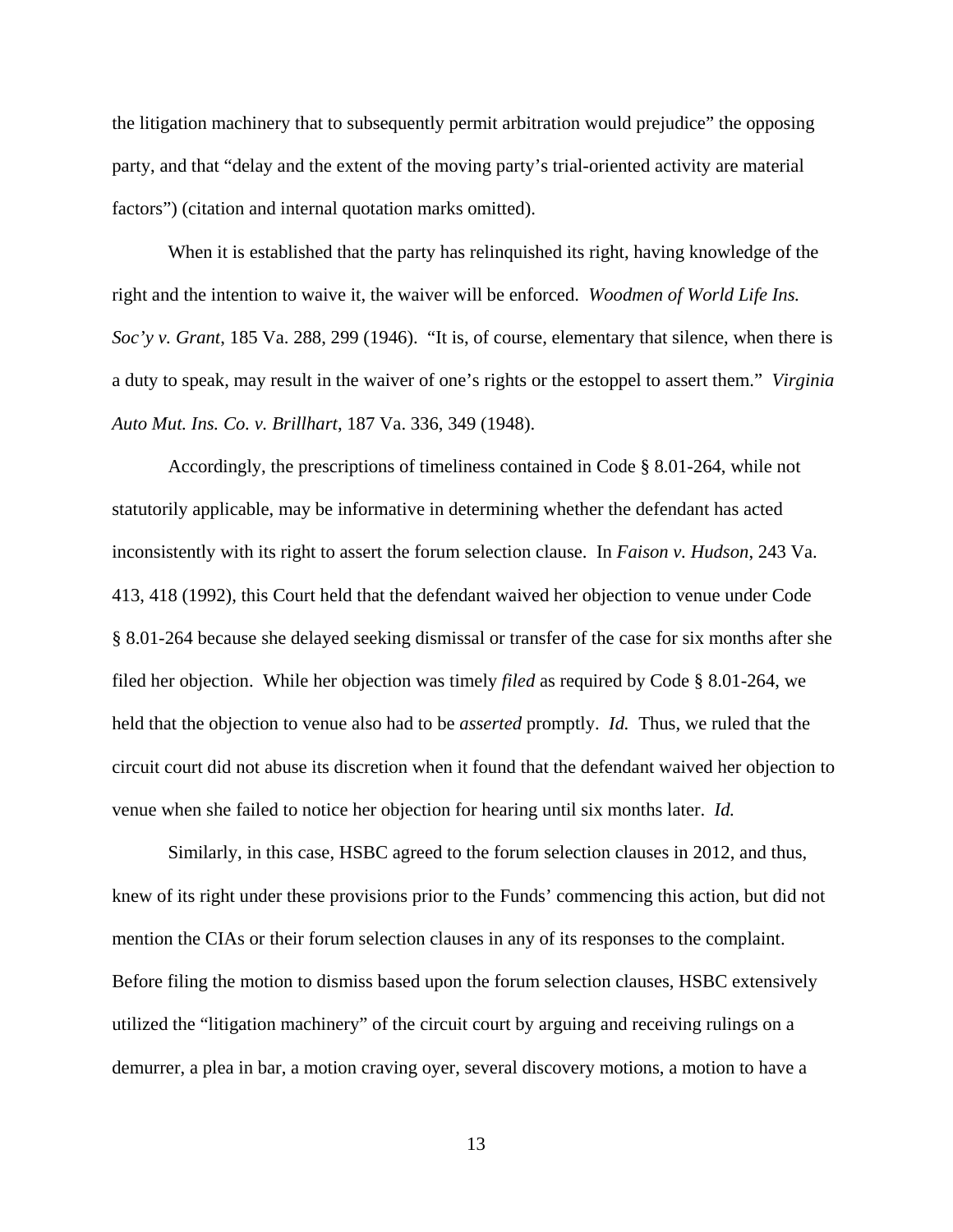judge assigned to the case, leave to file a third-party complaint, and a motion to dismiss on the grounds of forum non conveniens. Had HSBC intended to enforce the clauses, it could have mentioned them in its motion to dismiss. *See* Code § 8.01-265 ("Good cause [to dismiss an action in favor of a more convenient forum] shall be deemed to include, but not to be limited to, the agreement of the parties."). It did not do so. Instead, HSBC chose to pursue litigation in the circuit court for more than six months in a manner that was inconsistent with its supposed contractual right to litigate in New York.

The circuit court erred in concluding that the filing of an amended complaint provided HSBC the statutory right to assert its motion to dismiss based upon the forum selection clause. As noted above, Code § 8.01-264 does not address forum selection clauses and provided no statutory excuse for HSBC's delay in asserting its alleged contractual right to a different venue.

The circuit court failed to consider and to give significant weight to the appropriate factors of timeliness in asserting the contractual right and the extent to which HSBC acted inconsistently with the intention to enforce the forum selection clauses. Thus, it abused its discretion when it dismissed the action on the basis of the CIA forum selection clauses because the record demonstrates that HSBC waived its right to enforce the clauses. We conclude that HSBC's delay in asserting the forum selection clauses, while actively continuing litigation, resulted in a waiver of the right to rely upon that contractual provision. For this reason, we reverse the circuit court as to its dismissal of the amended complaint under the forum selection clauses.

#### *B. Denial of Motion to Dismiss Based Upon the Doctrine of Forum Non Conveniens*

HSBC argues that the circuit court erred when it denied HSBC's motion to dismiss on the basis of forum non conveniens. It contends that it demonstrated "good cause" to dismiss the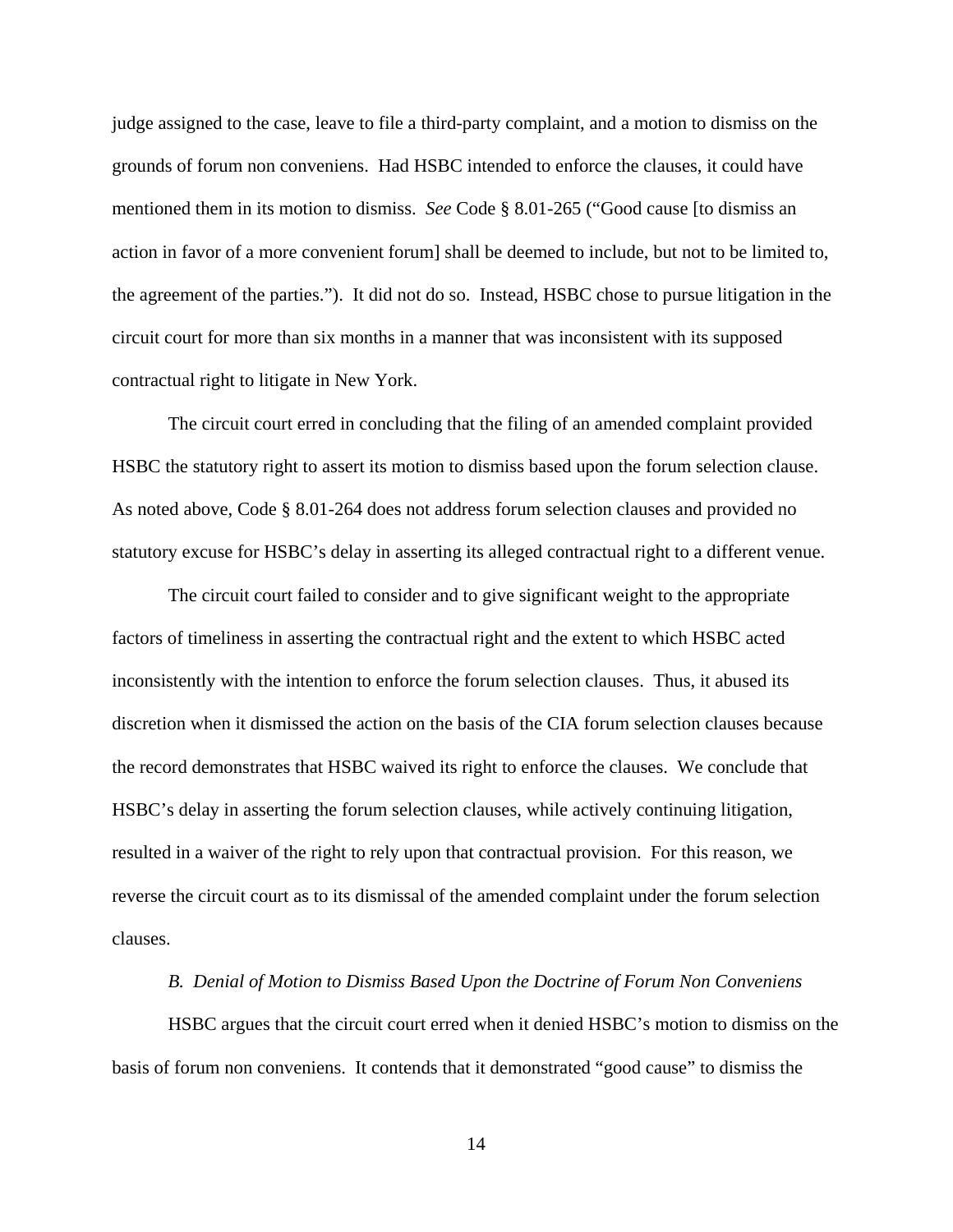action under Code § 8.01-265, because trial in New York would avoid "substantial inconvenience" in that none of the witnesses are located in Virginia but all of HSBC's relevant employee-witnesses, and several of the Funds' witnesses, are located in New York; the relevant documents are located in New York; and HSBC's principal place of business, including its indenture trustee business, is New York. HSBC argues that New York courts would have compulsory process over any New York witnesses and their documents, while Virginia courts have no compulsory process where all witnesses are out of state. HSBC acknowledges that cases are tried more quickly in Virginia, but asserts that the circuit court neglected to account for ease and expense in considering the efficiency of the litigation. It further contends that this case concerns "a complex and evolving body of New York law" regarding the duties of indenture trustees, and could be consolidated with similar cases currently being litigated in New York courts.

By contrast, the Funds argue that the circuit court did not abuse its discretion when it denied the motion to dismiss premised on the doctrine of forum non conveniens because there is a meaningful connection with Virginia and the Funds' choice of forum is presumed correct. The Funds contend there is a meaningful connection to Virginia because HSBC's main office is registered here, four investors in the Funds are Virginia residents who were impacted by HSBC's wrongs, and more than \$15 million in damages sought in this case relate to delinquent loans issued to Virginia borrowers. The Funds also note that Virginia is closer to most of the witnesses and trials are resolved more expeditiously in Virginia. Further, the Funds contend that HSBC failed to rebut the presumption that their choice of forum is correct.

Virginia's forum non conveniens statute provides,

the court wherein an action is commenced may, upon motion by any party and *for good cause shown*, (i) dismiss an action brought by a person who is not a resident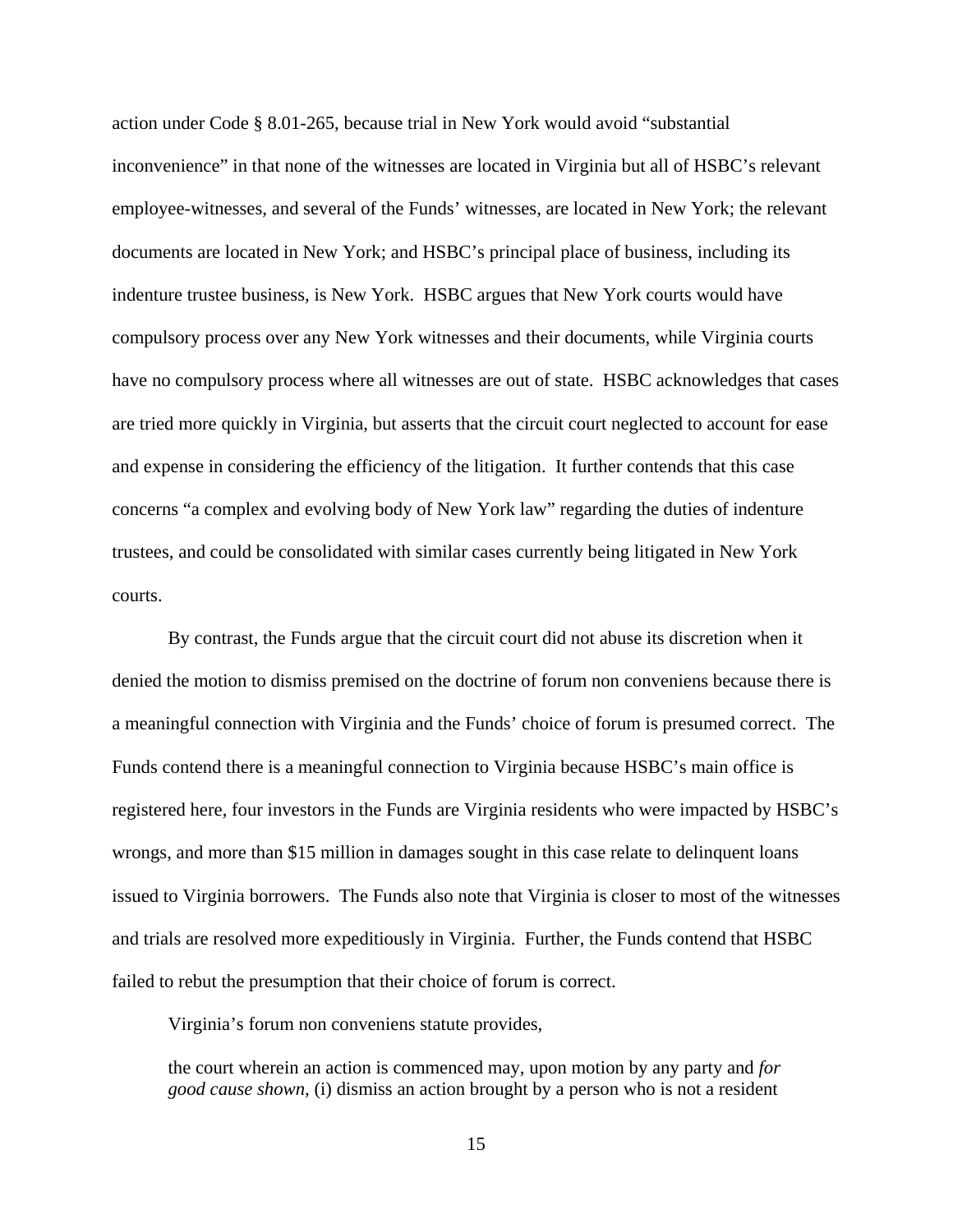of the Commonwealth without prejudice under such conditions as the court deems appropriate if the cause of action arose outside of the Commonwealth and *if the court determines that a more convenient forum* which has jurisdiction over all parties is available in a jurisdiction other than the Commonwealth . . . .

Code § 8.01-265 (emphases added). "Good cause shall be deemed to include, but not to be limited to, the agreement of the parties or *the avoidance of substantial inconvenience to the parties or the witnesses*, or complying with the law of any other state or the United States." *Id.* (emphasis added).

There is no formula for application of the doctrine of forum non conveniens but circumstances ordinarily considered include "relative ease of access to sources of proof; availability of compulsory process for attendance of unwilling [witnesses], and the cost of obtaining attendance of willing witnesses; . . . and *all other practical problems that make trial of a case easy, expeditious and inexpensive*." *Norfolk and Western Ry. Co. v. Williams*, 239 Va. 390, 393 (1990) (emphasis added) (citation and internal quotation marks omitted).

A "presumption of correctness attaches to a plaintiff's choice of forum" but this presumption is not absolute. *Id.* at 394. "[T]he weight afforded that choice is diminished when . . . the action has at best only a technical, formal connection with the original court chosen." *Id.* at 395-96. "Careful consideration of the facts, a balancing of the competing interests, and an analysis of the appropriate principles must be undertaken in each case." *Id.* at 393.

Here, the circuit court did not abuse its discretion in finding that good cause did not exist to dismiss the Virginia litigation based upon the principles of forum non conveniens. The circuit court appropriately considered the practicalities that make a trial "easy, expeditious, and inexpensive" when it considered that HSBC's registered office is in McLean, Virginia; that nine of the Funds' witnesses could more easily reach Virginia than New York; that litigation is